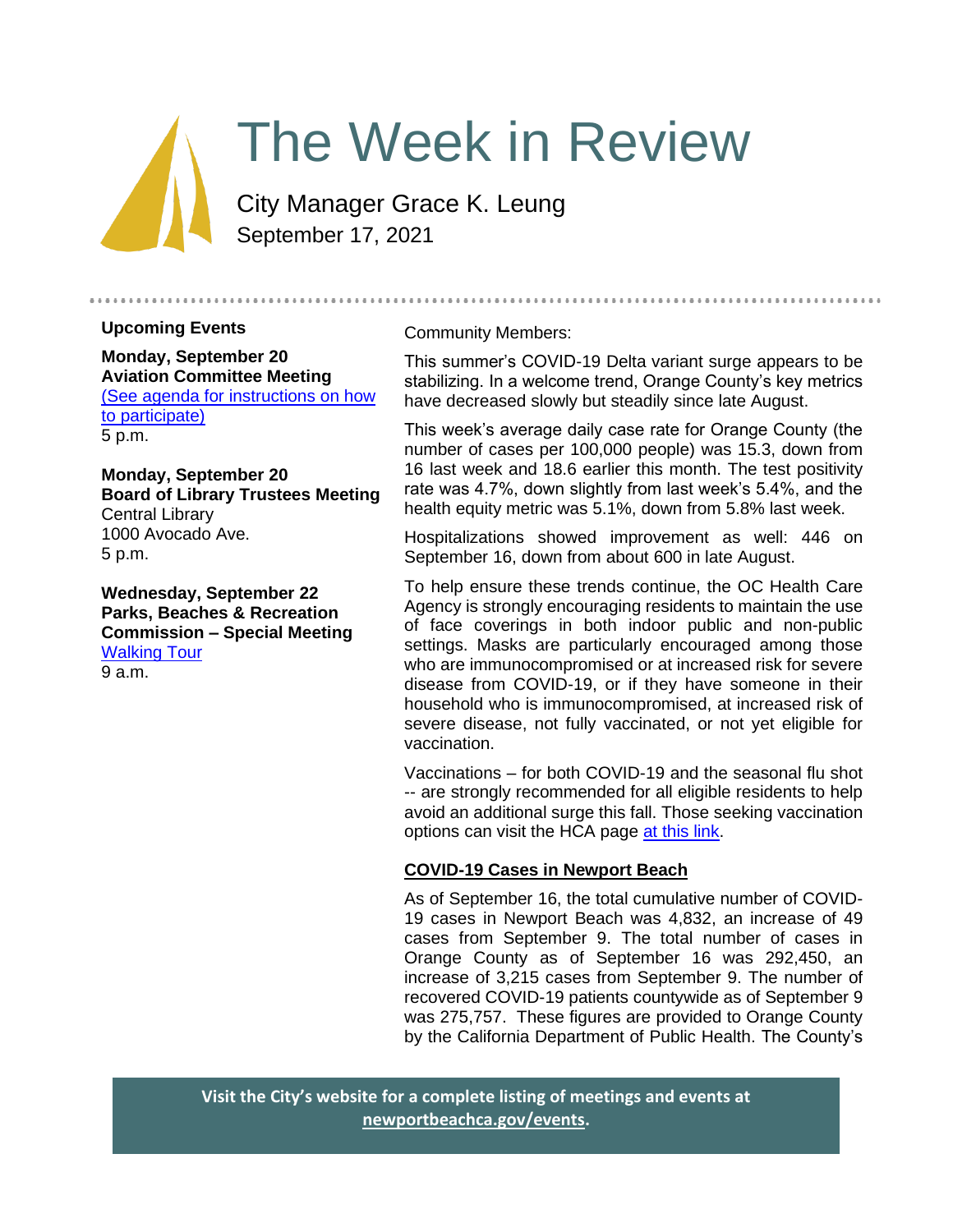daily, weekday update of COVID-19 case information is [available at this link.](https://ochca.maps.arcgis.com/apps/dashboards/cc4859c8c522496b9f21c451de2fedae)

### **Grand Opening Sunday at 1 p.m. for New Phases of Civic Center Park Sculpture Exhibition**

The City of Newport Beach Arts Commission cordially invites you to the Grand Opening of Phases V and VI of the Sculpture Exhibition in Civic Center Park, on Saturday, September 18, from 1 p.m. to 4 p.m. Festivities include a dedication, a reception, and a children's art activity. Please join us for the dedication in City Council Chambers at 1 p.m., and a reception afterwards in the Civic Center Community Room.

The Sculpture Exhibition in Civic Center Park is an integral feature of the Newport Beach Civic Center. Civic Center Park, which turned nearly half a million square feet of undeveloped land into a new public park, was designed by renowned landscape architectural firm Peter Walker and Partners (PWP). The City Arts Commission determined that a rotating exhibition, in which pieces are loaned for a 2-year period, was an optimal approach to bring sculpture to the City in a cost-efficient manner. Admission is free and the exhibition continues to be enjoyed by residents and guests of all ages and sensibilities. The exhibition has become a "museum without walls" that offers the temporary display of public art in a unique, naturalistic setting. Moreover, the City is able to exhibit a well-balanced representation of public art, with artistic merit, durability, practicality, and site responsiveness as criteria in the selection of work. The rotational nature of the exhibit ensures that residents and guests are exposed to a variety of work.

#### **Trellis International Grant**

On September 14, 2021 City Council awarded a \$30,000 grant to Trellis International (Trellis). Trellis is a non-profit organization based in Costa Mesa that works with the homeless and housing insecure to develop job skills necessary to re-enter the job market. Through this grant Trellis will provide four-person volunteer teams to conduct eight or more work projects each month for a one-year term. Projects are focused on areas within the City of Newport Beach that are currently not serviced by City staff or contractors. These projects may include cleaning up trash and debris from parks, roadsides, trails, and beaches; vegetation trimming and removal; removing or reporting graffiti and/or stickers on signs; and much more. Trellis undertook a cleanup effort on Monday, September 13, 2021 at Big Canyon Nature Park and was successful at filling two 50-gallon trash bags with trash and debris collected from the trails and parking lot.

#### **City Refuse Programs**

Public Works Department wants to remind everyone the importance of placing household trash and recycled materials in the proper containers. When bagged trash is not placed in the proper bin, our trash operators cannot determine if it is trash or recyclables, so everything has to go into the landfills. By separating trash materials into the proper containers, we are able to accomplish our State-mandated goals of cleaner recyclables. This results in higher diversion rates that will keep recyclable materials out of our landfills while keeping our neighborhoods clean.

Not only does putting everything into the proper bin help with better recycling, but it also helps keep neighborhoods clean. Loose items can be swept away by wind or washed down the alleys and streets and make their way into our waterways, polluting our environment. Boxes should always be broken down and placed into the recycling container to avoid excess clutter and litter. Bagged garbage placed outside the containers is also subject to vermin and pests, which creates an unsanitary environment and can attract other large animals, such as coyotes.

Putting everything in the containers also promotes efficiency in our collection operations. When everything is already in the can, the driver stays on the truck and utilizes the truck's automated collection equipment, rather than having to stop the truck and exit the vehicle to load the excess materials. This reduces collection times and allows our team to finish their routes in a timely manner and get off the streets, improving traffic and air quality along the way.